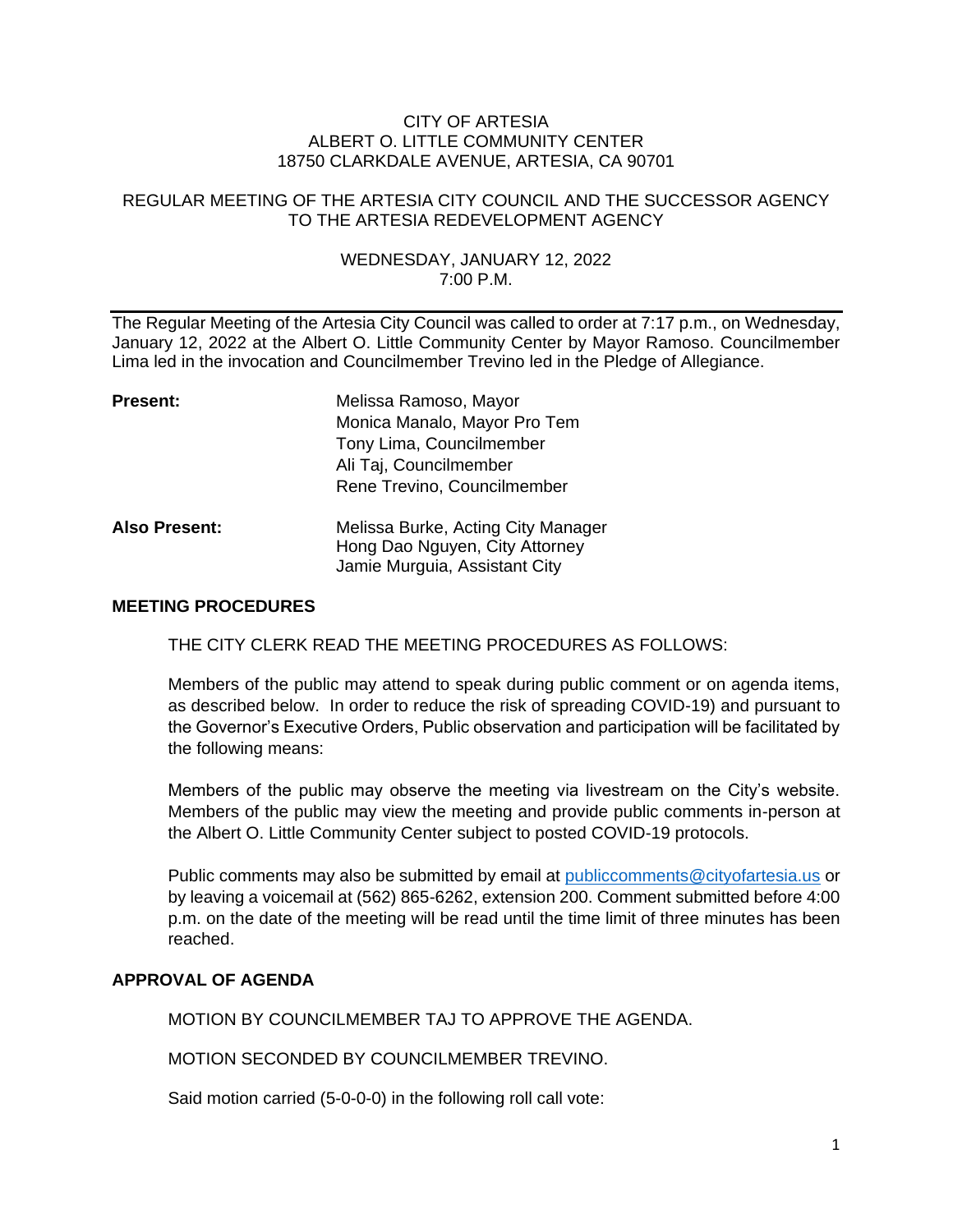| COUNCILMEMBERS: | Trevii |
|-----------------|--------|
| COUNCILMEMBERS: | None   |
| COUNCILMEMBERS: | None   |
| COUNCILMEMBERS: | None   |
|                 |        |

Trevino, Taj, Lima, Manalo, Ramoso

CITY COUNCIL ACTION: The Agenda was approved without objection 5-0-0-0.

## **ANNOUNCEMENT REGARDING SPEAKER CARDS PUBLIC COMMENTS**

The City Clerk presented the Announcement Regarding Public Comments.

Margaret Saito provided public comments.

Suresh Baljara provided public comments.

Rohini Bedi provided public comments.

## **COUNCILMEMBER COMMENTS**

Councilmember Trevino provided comments.

Councilmember Taj provided comments.

Councilmember Lima provided comments.

Mayor Pro Tem Manalo provided comments.

Mayor Ramoso provided comments.

## **CONSENT CALENDAR (ITEM NOS 1 – 9)**

Item No. 3 was pulled from the Consent Calendar for discussion.

MOTION BY COUNCILMEMBER TREVINO TO APPROVE THE CONSENT CALENDAR WITH EXCEPTION OF ITEM NO. 3.

MOTION SECONDED BY MAYOR PRO TEM MANALO.

Said motion carried (5-0-0-0) in the following roll call vote:

| AYES:    | COUNCILMEMBERS: | Trevino, Taj, Lima, Manalo, Ramoso |
|----------|-----------------|------------------------------------|
| NOES:    | COUNCILMEMBERS: | <b>None</b>                        |
| ABSTAIN: | COUNCILMEMBERS: | <b>None</b>                        |
| ABSENT:  | COUNCILMEMBERS: | <b>None</b>                        |

CITY COUNCIL ACTION: Consent Calendar was approved without objections 5-0-0-0, with the exception of Item No. 3.

3. RECEIVE AND FILE OF MAYOR'S 2022 APPOINTMENTS TO INTERNAL AND EXTERNAL COMMITTEES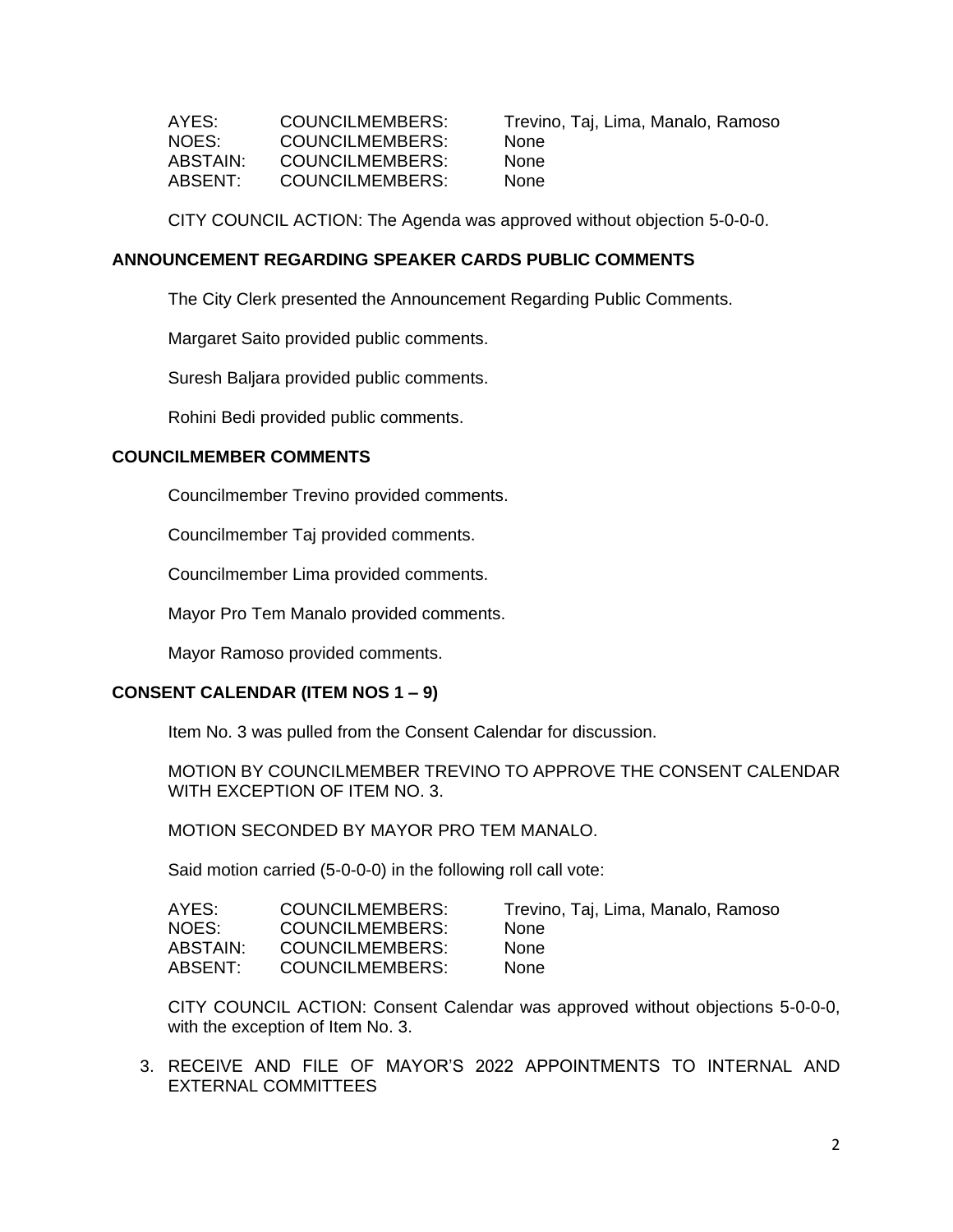Mayor Ramoso provided comments and added the Artesia Chamber of Commerce as an Internal Committee and appointed Mayor Ramoso and Mayor Pro Tem Manalo as the committee liaisons.

MOTION BY MAYOR RAMOSO TO RECEIVE AND FILE ITEM NO. 3.

MOTION SECONDED BY COUNCILMEMBER TAJ.

Said motion carried (5-0-0-0) in the following roll call vote:

| AYES:    | COUNCILMEMBERS: | Trevino, Taj, Lima, Manalo, Ramoso |
|----------|-----------------|------------------------------------|
| NOES:    | COUNCILMEMBERS: | <b>None</b>                        |
| ABSTAIN: | COUNCILMEMBERS: | None                               |
| ABSENT:  | COUNCILMEMBERS: | <b>None</b>                        |

CITY COUNCIL ACTION: Item No. 5 was approved without objection (5-0-0-0).

## **PUBLIC HEARING**

10. PUBLIC HEARING AND DE NOVO REVIEW REGARDING APPLICATION FOR A VARIANCE FROM THE REQUIREMENTS OF ARTESIA MUNICIPAL CODE SECTION 9-2.1103(B)(7) TO ALLOW LESS PARKING THAN IS REQUIRED FOR OFFICE USE AND A DESIGN REVIEW APPLICATION TO ALLOW EXTERIOR MODIFICATIONS TO ADD WINDOWS, A DOOR, AND MODIFY THE ROOF AT AN EXISTING COMMERCIAL BUILDING AT 19104 NORWALK BOULEVARD WITHIN THE MIXED COMMERCIAL/SINGLE FAMILY RESIDENTIAL ZONE, AND MAKING A DETERMINATION OF A CLASS 1, CATEGORICAL EXEMPTION FROM CEQA PURSUANT TO SECTION 15301 OF THE CEQA GUIDELINES

City Attorney provided Staff Report.

Councilmember Trevino provided comments.

Councilmember Taj provided comments.

Councilmember Lima provided comments.

Mayor Pro Tem Manalo provided comments and asked questions regarding item.

City Attorney answered questions regarding item.

Mayor Pro Tem Manalo provided additional comments.

Mayor Ramoso provided comments.

Mayor Ramoso opened the Public Hearing.

Matthew George provided public comments.

Sue Jen Wen provided public comments.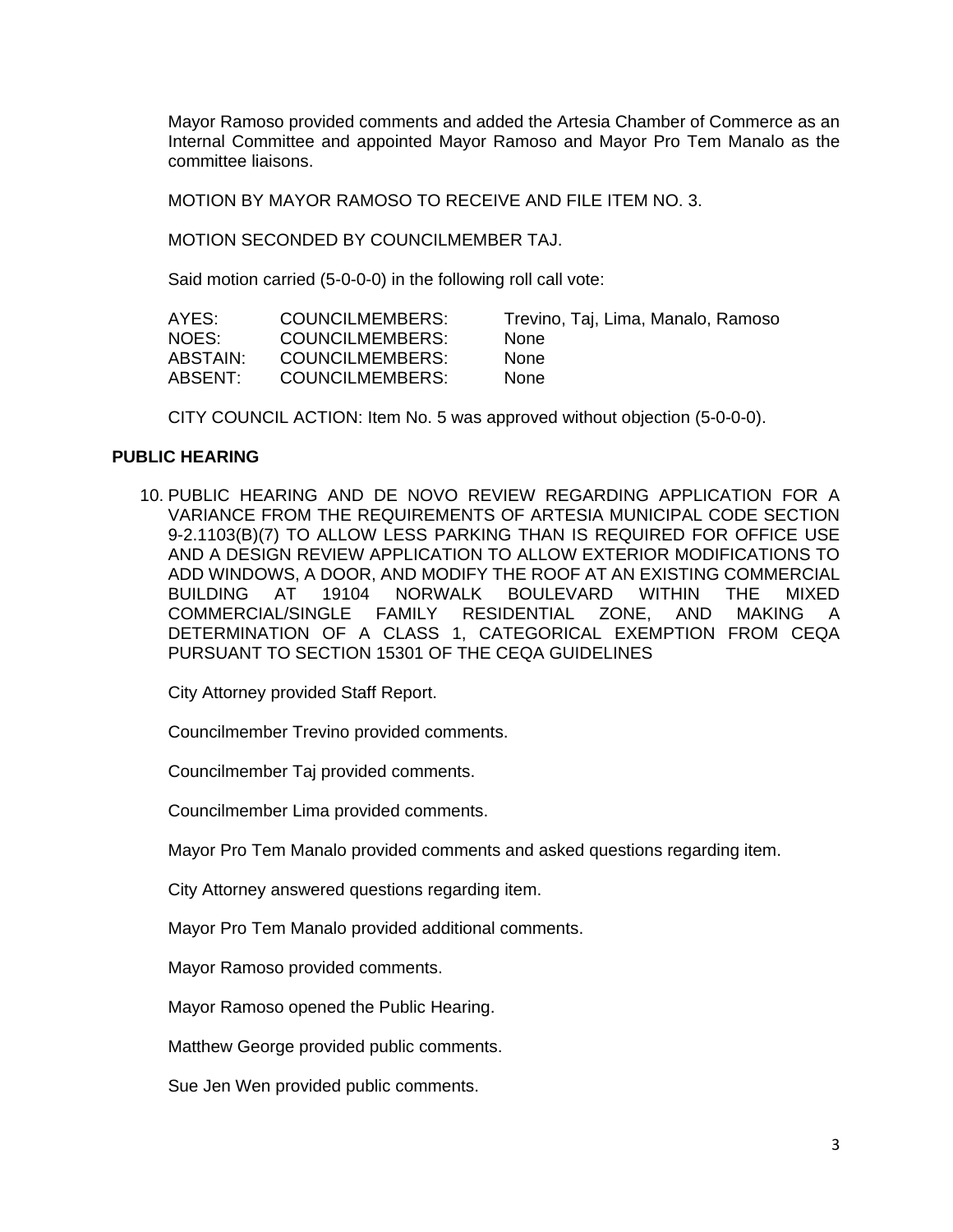Mayor Ramoso closed the Public Hearing.

Mayor Ramoso asked questions regarding item.

Acting City Manager answered questions regarding item.

Councilmember Trevino provided comments and asked questions regarding item.

Acting City Manager answered questions regarding item.

Councilmember Taj provided comments.

Councilmember Lima provided comments.

Mayor Ramoso provided comments.

City Attorney provided comments.

Mayor Ramoso provided comments.

MOTION BY COUNCILMEMBER TREVINO TO APPROVE ITEM NO.10 AND ADD AN ANNUAL ADMINISTRATIVE REVIEW OF STAFF MEMBERS AT 19104 NORWALK BOULEVARD

MOTION SECONDED BY COUNCILMEMBER TAJ.

Said motion carried (4-1-0-0) in the following roll call vote:

| AYES:    | COUNCILMEMBERS:        | Trevino, Taj, Manalo, Ramoso |
|----------|------------------------|------------------------------|
| NOES:    | <b>COUNCILMEMBERS:</b> | Lima                         |
| ABSTAIN: | <b>COUNCILMEMBERS:</b> | <b>None</b>                  |
| ABSENT:  | COUNCILMEMBERS:        | <b>None</b>                  |

CITY COUNCIL ACTION: Motion was approved (4-1-0-0).

#### **DISCUSSION**

11. DISCUSSION ITEM REGARDING OUTDOOR SEATING AND DINING FOR RESTAURANTS AND FOOD ESTABLISHMENTS, CITYWIDE

Acting City Manager provided Staff Report.

Ashton Patel provided public comments.

Acting City Manager provided comments.

Ashton Patel provided additional public comments.

Mayor Ramoso provided comments.

Ashvin Patel provided additional public comments.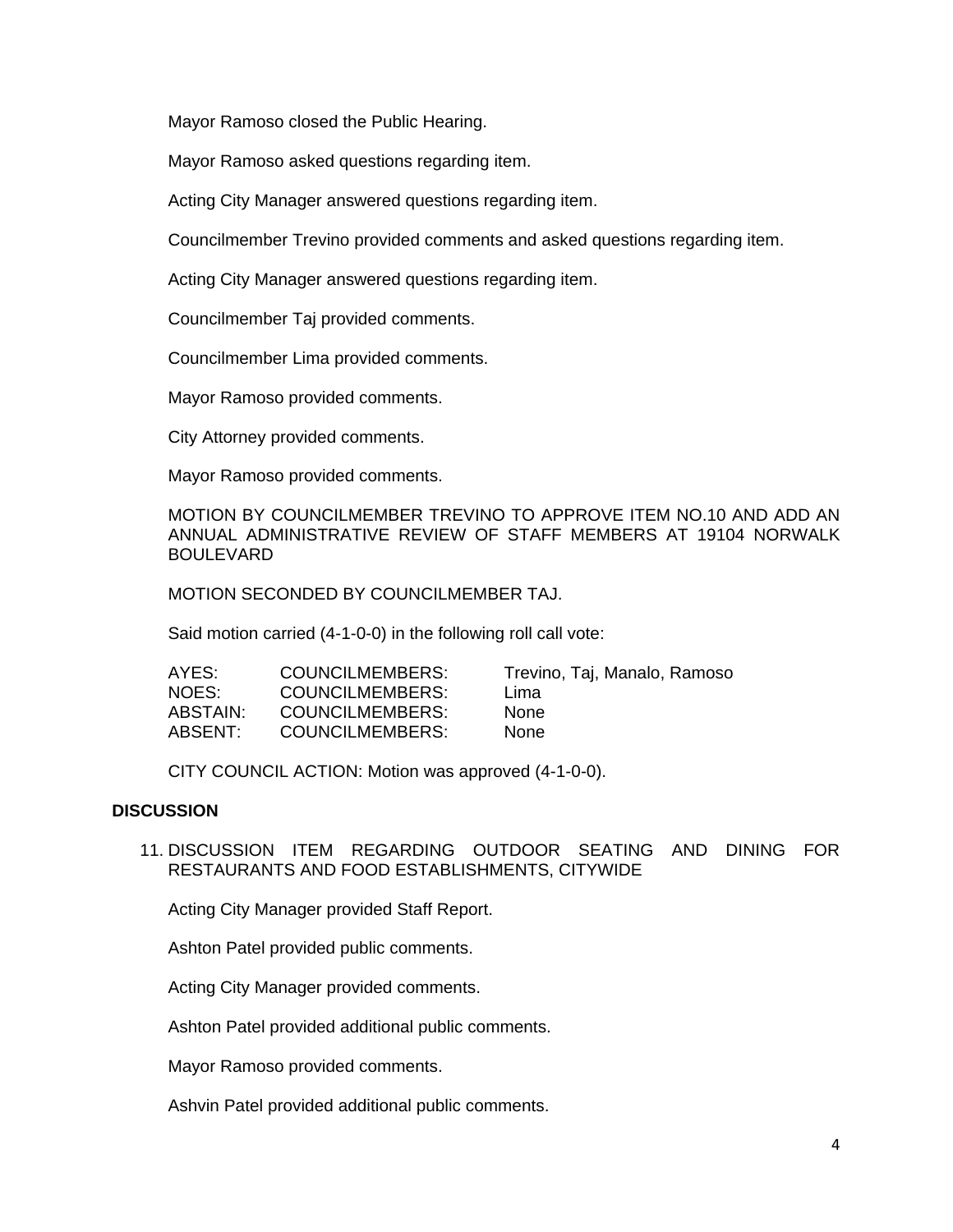Vishal Morari provided public comments. Frank Bellospcrito provided public comments. Bharat Morari provided public comments. Mayor Ramoso provided public comments. Acting City Manager provided comments. Gurvinder Singh provided public comments. Raj Patel provided public comments. Margaret Saito provided public comments. Councilmember Taj provided public comments. Councilmember Trevino provided comments. Councilmember Lima provided comments. Mayor Pro Tem Manalo provided comments. Mayor Ramoso provided comments. Mayor Pro Tem Manalo asked questions regarding item. Acting City Manager answered questions regarding item. Frank Bellospcrito provided additional public comments. Raj Patel provided additional public comments. Councilmember Lima asked questions regarding item. Acting City Manager answered questions regarding item. Councilmember Lima provided comments. Mayor Ramoso provided comments. Mayor Pro Tem Manalo asked questions regarding item City Attorney answered questions regarding item.

MOTION BY COUNCILMEMBER TREVINO TO DIRECT STAFF TO DRAFT A 12- MONTH URGENCY ORDINANCE ALLOWING OUTDOOR DINNING WHICH INCLUDES NEW SAFETY REQUIREMENTS, ELIMINATES FEES ASSOCIATED WITH PERMITS AND SUSPENDS ENFORCEMENT EFFORTS BY THE CITY.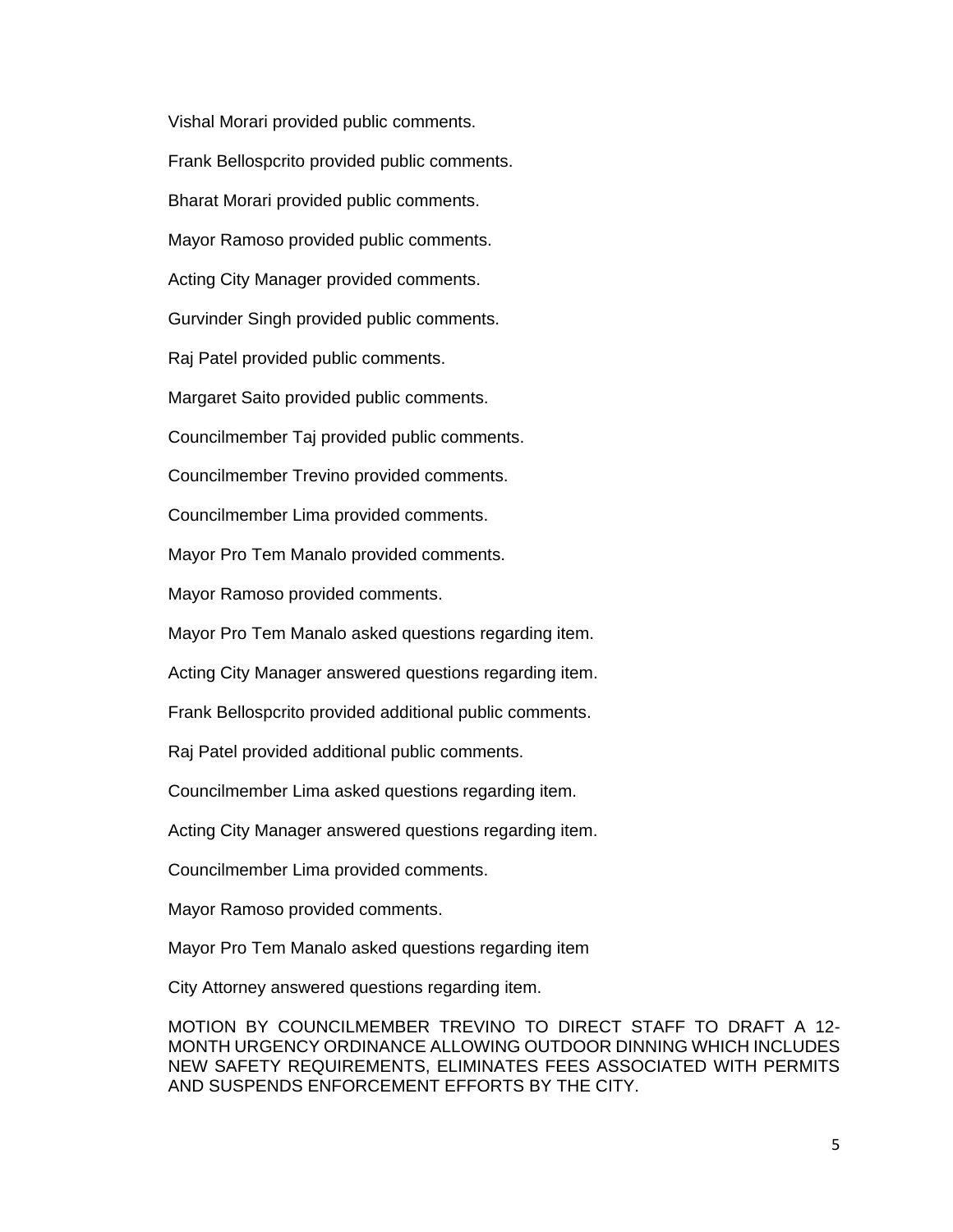## MOTON SECONDED BY MAYOR PRO TEM MANALO.

Said motion carried (5-0-0-0) in the following roll call vote:

| AYES:    | COUNCILMEMBERS: | Trevino, Taj, Lima, Manalo, Ramoso |
|----------|-----------------|------------------------------------|
| NOES:    | COUNCILMEMBERS: | <b>None</b>                        |
| ABSTAIN: | COUNCILMEMBERS: | <b>None</b>                        |
| ABSENT:  | COUNCILMEMBERS: | <b>None</b>                        |

CITY COUNCIL ACTION: Motion was approved (5-0-0-0).

#### **COUNCILMEMBER/STAFF INFORMATIONAL REPORTING**

12. COUNCILMEMBER'S REPORTING ON EXTERNAL BOARDS AND COMMITTEE MEETINGS ATTENDED

Councilmember Trevino reported on SELACO and Friends of the Library meetings.

Councilmember Taj reported on ECORAPID Transit meeting.

Councilmember Lima reported on Council of Government's (COG) meeting.

Mayor Pro Tem Manalo reported on Friends of the Library meeting.

Mayor Ramoso reported on Greater Los Angeles County Vector Control District meeting.

### 13. COUNCILMEMBER REPORTS ON MEETINGS ATTENDED AT PUBLIC EXPENSE

Councilmember Trevino reported that he did not attend any meetings at public expense.

Councilmember Taj reported on League of California Cities meeting.

Councilmember Lima reported that he did not attend any meetings at public expense.

Mayor Pro Tem Manalo reported that she did not attend any meetings at public expense.

Mayor Ramoso reported that she did not attend any meetings at public expense.

#### 14. ACTING CITY MANAGER INFORMATION BRIEF

Acting City Manager provided Information Brief.

#### **ADDITIONAL PUBLIC COMMENTS**

Vikas Vig provided public comments.

Mayor Ramoso asked questions.

Acting City Manager answered questions.

Mayor Ramoso provided comments.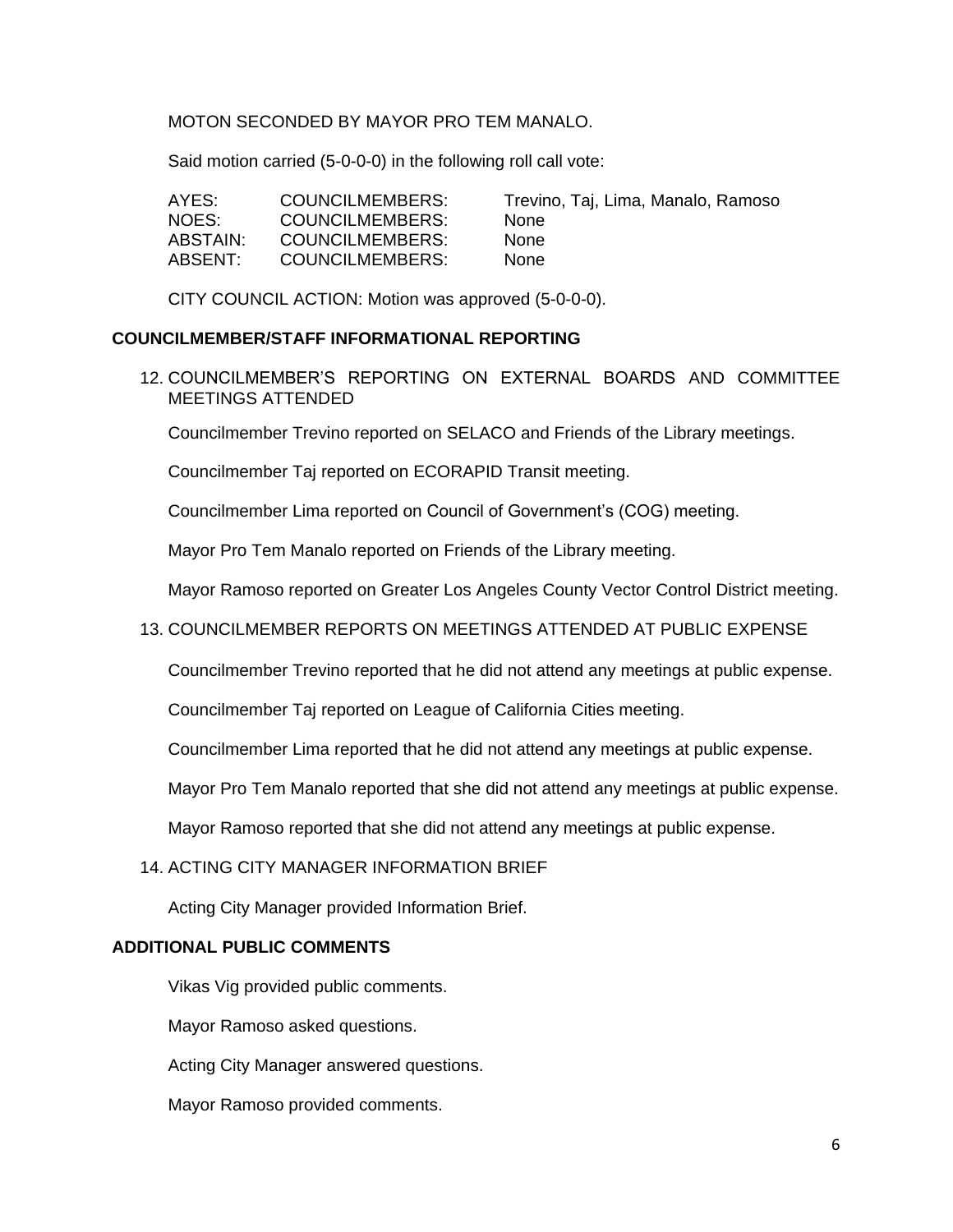Acting City Manager provided comments. Councilmember Lima asked questions. Acting City Manager answered questions. Councilmember Trevino asked questions. Acting City Manager answered questions. Mayor Ramoso provided comments. Councilmember Taj asked questions. Acting City Manager answered questions. Mayor Ramoso asked questions regarding item. Acting City Manager answered questions. Mayor Pro Tem Manalo asked questions. Acting City Manager answered questions. Councilmember Trevino asked questions. Acting City Manager answered questions. City Attorney provided comments.

# **ADDITIONAL PUBLIC COMMENTS**

Vikas Vig provided public comments. Acting City Manager answered questions. Mayor Ramoso provided comments.

## **COUNCILMEMBER COMMENTS**

Councilmember Trevino provided comments.

Councilmember Taj provided comments.

Councilmember Lima provided comments.

Mayor Pro Tem Ramoso provided comments.

Mayor Ramoso provided comments.

### **ADJOURNMENT**